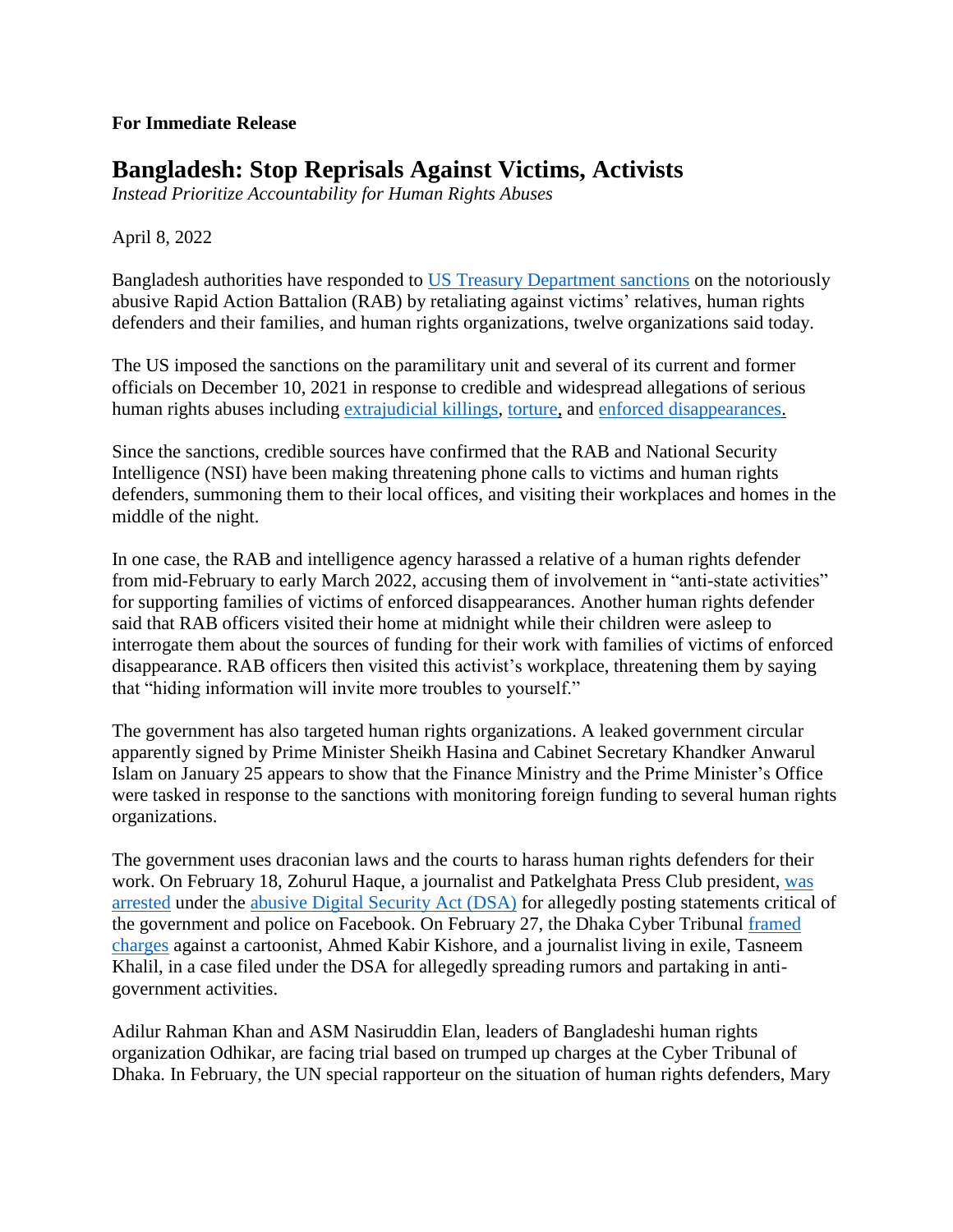Lawlor, [expressed her concerns over](https://srdefenders.org/bangladesh-judicial-harassment-of-rahman-khan-and-mr-nasiruddin-elan/) this case, citing the court's failure to uphold fair trial guarantees and its lack of transparency.

Odhikar's application for renewal with the Non-Governmental Organization Affairs Bureau had remained pending since 2014, severely inhibiting its ability to conduct human rights monitoring and reporting. But after years of inaction, in early February, soon after the sanctions were passed, the agency sent Odhikar a letter requesting specific information and documents, including the names and addresses of everyone killed extrajudicially and disappeared between 2009 and 2021.

On March 14, UN human rights experts [expressed their concern](https://www.ohchr.org/en/press-releases/2022/03/un-experts-urge-bangladesh-end-reprisals-against-human-rights-defenders-and?LangID=E&NewsID=28281) that reprisals against human rights defenders could discourage and deter human rights work. They said in a statement that Bangladesh should "immediately cease reprisals against human rights defenders and relatives of forcibly disappeared persons for their activism and co-operation with international human rights bodies and UN mechanisms." Human rights organizations have also [urged Bangladesh to](https://www.hrw.org/news/2022/03/17/bangladesh-stop-flouting-un-rights-concerns)  respond to the [UN's concerns](https://www.hrw.org/news/2022/03/17/bangladesh-stop-flouting-un-rights-concerns) and for the UN to [ban anyone who has served with RAB from](https://rfkhumanrights.org/press/un-ban-abusive-bangladesh-unit-from-peacekeeping)  [deployment in peacekeeping operations.](https://rfkhumanrights.org/press/un-ban-abusive-bangladesh-unit-from-peacekeeping)

Bangladesh should immediately cease harassment and reprisals against victims of human rights violations, human rights defenders, and their families, the groups said. Instead, the government should focus its efforts on ensuring full accountability for the serious human rights abuses that persist in the country.

The groups are:

Amnesty International

Anti-Death Penalty Asia Network

Asian Federation Against Involuntary Disappearances

Asia Forum for Human Rights and Development (FORUM-ASIA)

Asian Network for Free Elections

Capital Punishment Justice Project

CIVICUS: World Alliance for Citizen Participation

Eleos Justice

Human Rights Watch

International Federation for Human Rights (FIDH, within the framework of the Observatory for the Protection of Human Rights Defenders)